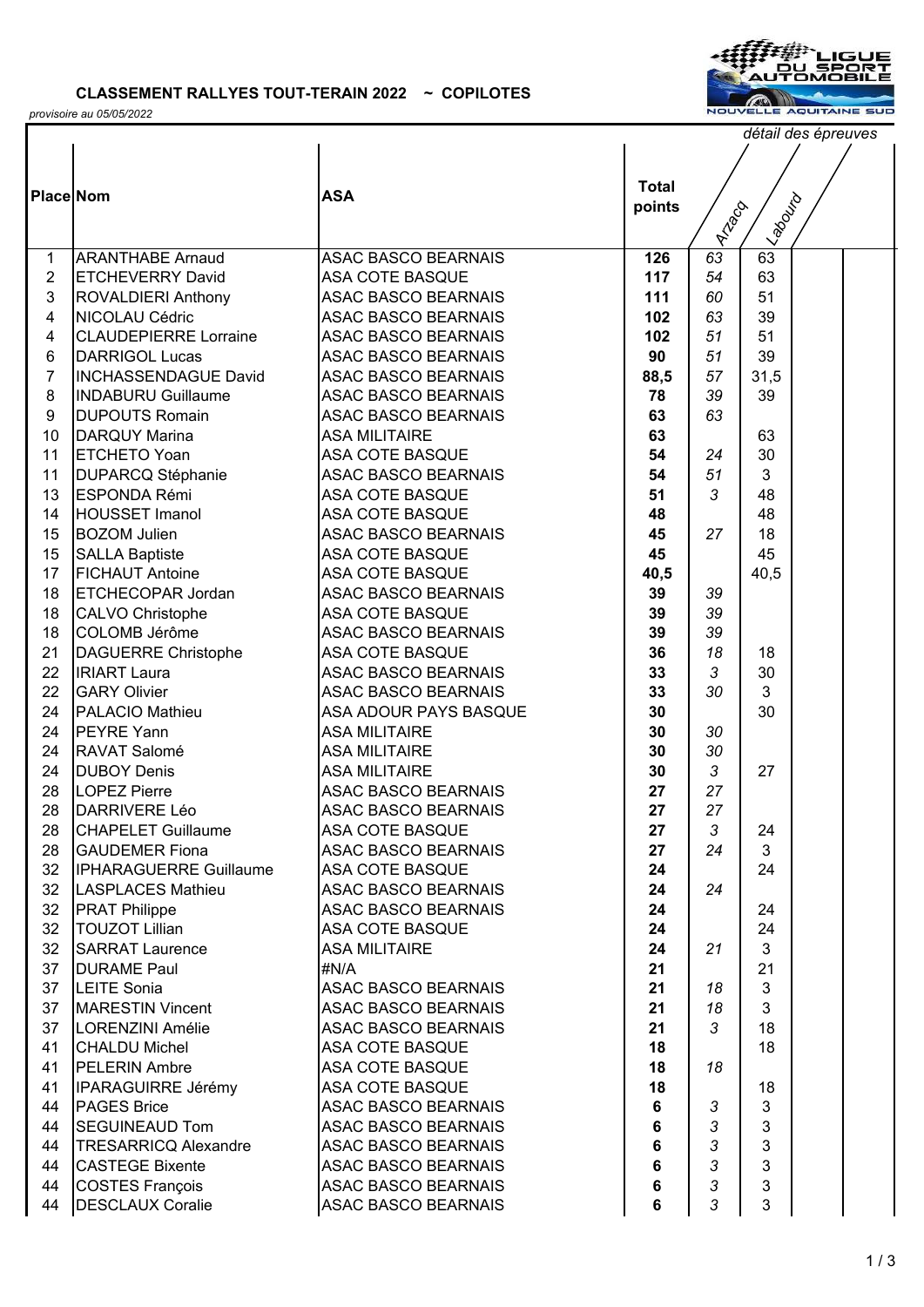

*provisoire au 05/05/2022*

|                  |                                |                                 |              |                         |                | détail des épreuves |  |  |  |  |
|------------------|--------------------------------|---------------------------------|--------------|-------------------------|----------------|---------------------|--|--|--|--|
|                  |                                |                                 |              |                         |                |                     |  |  |  |  |
|                  |                                |                                 |              |                         |                |                     |  |  |  |  |
| <b>Place Nom</b> |                                | <b>ASA</b>                      | <b>Total</b> |                         |                |                     |  |  |  |  |
|                  |                                |                                 | points       |                         |                |                     |  |  |  |  |
|                  |                                |                                 |              | <b>Aria</b> go          | ILABOUTO       |                     |  |  |  |  |
| 44               | <b>GORGE Benoit</b>            | ASA COTE BASQUE                 | 6            | $\overline{\mathbf{3}}$ | $\overline{3}$ |                     |  |  |  |  |
| 44               | <b>BOURDIEU Maxime</b>         | <b>ASAC BASCO BEARNAIS</b>      | 6            | 3                       | 3              |                     |  |  |  |  |
| 44               | <b>GARISPE Thomas</b>          | <b>ASAC BASCO BEARNAIS</b>      | 6            | 3                       | 3              |                     |  |  |  |  |
| 44               | <b>AROTCARENA Xan</b>          | ASA ADOUR PAYS BASQUE           | 6            | 3                       | 3              |                     |  |  |  |  |
| 54               | <b>PARAIGE Vincent</b>         | <b>ASAC BASCO BEARNAIS</b>      | 3            | 3                       |                |                     |  |  |  |  |
| 54               | <b>LEGAGNOA Cyril</b>          | <b>ASA COTE BASQUE</b>          | 3            |                         | 3              |                     |  |  |  |  |
| 54               | JAMONEAU Claude                | ASAC DU SUD OUEST               | 3            |                         | 3              |                     |  |  |  |  |
| 54               | <b>ROY Bruno</b>               | ASA COTE BASQUE                 | 3            | 3                       |                |                     |  |  |  |  |
| 54               | <b>ETCHEGOYHEN Alexandre</b>   | <b>ASAC BASCO BEARNAIS</b>      | 3            | 3                       |                |                     |  |  |  |  |
| 54               | ROUBIT Léo                     | <b>ASK PAU</b>                  | 3            | 3                       |                |                     |  |  |  |  |
| 54               | <b>FRESNEL Julie</b>           | <b>ASAC BASCO BEARNAIS</b>      | 3            | 3                       |                |                     |  |  |  |  |
| 54               | <b>LEGAGNOA Stephan</b>        | <b>ASA COTE BASQUE</b>          | 3            |                         | 3              |                     |  |  |  |  |
| 54               | <b>HUNAUT Nicolas</b>          | <b>ASA MILITAIRE</b>            | 3            | 3                       |                |                     |  |  |  |  |
| 54               | <b>LAFARGUE Gaelle</b>         | <b>ASAC BASCO BEARNAIS</b>      | 3            |                         | 3              |                     |  |  |  |  |
| 54               | <b>SERVIERE Pierre</b>         | <b>ASAC BASCO BEARNAIS</b>      | 3            |                         | 3              |                     |  |  |  |  |
| 54               | VIART Marie-Alexandra          | <b>ASAC BASCO BEARNAIS</b>      | 3            |                         | 3              |                     |  |  |  |  |
| 54               | <b>HOUIVET Sébastien</b>       | <b>ASA COTE BASQUE</b>          | 3            |                         | 3              |                     |  |  |  |  |
| 54               | <b>ALLARD Florian</b>          | <b>ASA MILITAIRE</b>            | 3            | 3                       |                |                     |  |  |  |  |
| 54               | <b>AMESTOY Patxi</b>           | ASA COTE BASQUE                 | 3            |                         | 3              |                     |  |  |  |  |
| 54               | <b>AMESTOY Peio</b>            | <b>ASA COTE BASQUE</b>          | 3            | 3                       |                |                     |  |  |  |  |
| 54               | <b>ARANTHABE Jean Baptiste</b> | <b>ASAC BASCO BEARNAIS</b>      | 3            |                         | 3              |                     |  |  |  |  |
| 54               | <b>AZABAN Soledad</b>          | <b>ASA MILITAIRE</b>            | 3            | 3                       |                |                     |  |  |  |  |
| 54               | <b>BARNETCHE Xavier</b>        | <b>ASA COTE BASQUE</b>          | 3            |                         | 3              |                     |  |  |  |  |
| 54               | CALVO Andoni                   | ASA COTE BASQUE                 | 3            |                         | 3              |                     |  |  |  |  |
| 54               | <b>CAMADRO Julien</b>          | ASA ADOUR PAYS BASQUE           | 3            |                         | 3              |                     |  |  |  |  |
| 54               | <b>CAPDEVILLE Christophe</b>   | <b>ASA COTE BASQUE</b>          | 3            |                         | 3              |                     |  |  |  |  |
| 54               | <b>CASSOU Rémi</b>             | <b>ASAC BASCO BEARNAIS</b>      | 3            |                         | 3              |                     |  |  |  |  |
| 54               | <b>COSME Michel</b>            | <b>ASAC BASCO BEARNAIS</b>      | 3            |                         | 3              |                     |  |  |  |  |
| 54               | <b>ERRANDONEA Philippe</b>     | <b>ASA COTE BASQUE</b>          | 3            | 3                       |                |                     |  |  |  |  |
| 54               | <b>ESTELLAT Marine</b>         | <b>ASAC BASCO BEARNAIS</b>      | 3            | 3                       |                |                     |  |  |  |  |
| 54               | <b>ETCHEPARE Léa</b>           | <b>ASA COTE BASQUE</b>          | 3            |                         | 3              |                     |  |  |  |  |
| 54               | GARICOIX Jérôme                | <b>ASAC BASCO BEARNAIS</b>      | 3            |                         | 3              |                     |  |  |  |  |
| 54               | <b>GERARD Gwendoline</b>       | ASA COTE BASQUE                 | 3            |                         | 3              |                     |  |  |  |  |
| 54               | <b>GOYHEX Allande</b>          | <b>ASAC BASCO BEARNAIS</b>      | 3            | 3                       |                |                     |  |  |  |  |
| 54               | HIRIGOYEN Hervé                | ASA COTE BASQUE                 | 3            |                         | 3              |                     |  |  |  |  |
| 54               | <b>INDO</b> Inaki              | ASA COTE BASQUE                 | 3            |                         | 3              |                     |  |  |  |  |
| 54               | <b>JOUNEAU Matthieu</b>        | ASA CIRCUIT DE FALEYRAS GIRONDE | 3            |                         | 3              |                     |  |  |  |  |
| 54               | LAGIERE Hugo                   | <b>ASAC BASCO BEARNAIS</b>      | 3            | 3                       |                |                     |  |  |  |  |
| 54               | LAPEYRADE Yohan                | <b>ASA MILITAIRE</b>            | 3            |                         | 3              |                     |  |  |  |  |
| 54               | LARROQUET Bruno                | <b>ASA COTE BASQUE</b>          | 3            |                         | 3              |                     |  |  |  |  |
| 54               | <b>LAUSSU Nelly</b>            | ASA COTE BASQUE                 | 3            |                         | 3              |                     |  |  |  |  |
| 54               | <b>LONGY Anthony</b>           | ASA ADOUR PAYS BASQUE           | 3            |                         | 3              |                     |  |  |  |  |
| 54               | LUCU Stéphane                  | <b>ASAC BASCO BEARNAIS</b>      | 3            |                         | 3              |                     |  |  |  |  |
| 54               | <b>MARQUES Paul Louis</b>      | <b>ASAC BASCO BEARNAIS</b>      | 3            | 3                       |                |                     |  |  |  |  |
| 54               | <b>MELIANDE Philippe</b>       | <b>ASAC BASCO BEARNAIS</b>      | 3            | 3                       |                |                     |  |  |  |  |
| 54               | MIGUET Jean-Luc                | <b>ASAC BASCO BEARNAIS</b>      | 3            | 3                       |                |                     |  |  |  |  |
| 54               | <b>MONPLAISI Pierre</b>        | <b>ASAC BASCO BEARNAIS</b>      | 3            | 3                       |                |                     |  |  |  |  |
| 54               | MONSEGU Kylian                 | <b>ASAC BASCO BEARNAIS</b>      | 3            | 3                       |                |                     |  |  |  |  |
| 54               | RASCHETTI Louis                | <b>ASAC BASCO BEARNAIS</b>      | 3            | 3                       |                |                     |  |  |  |  |
|                  |                                |                                 |              |                         |                |                     |  |  |  |  |